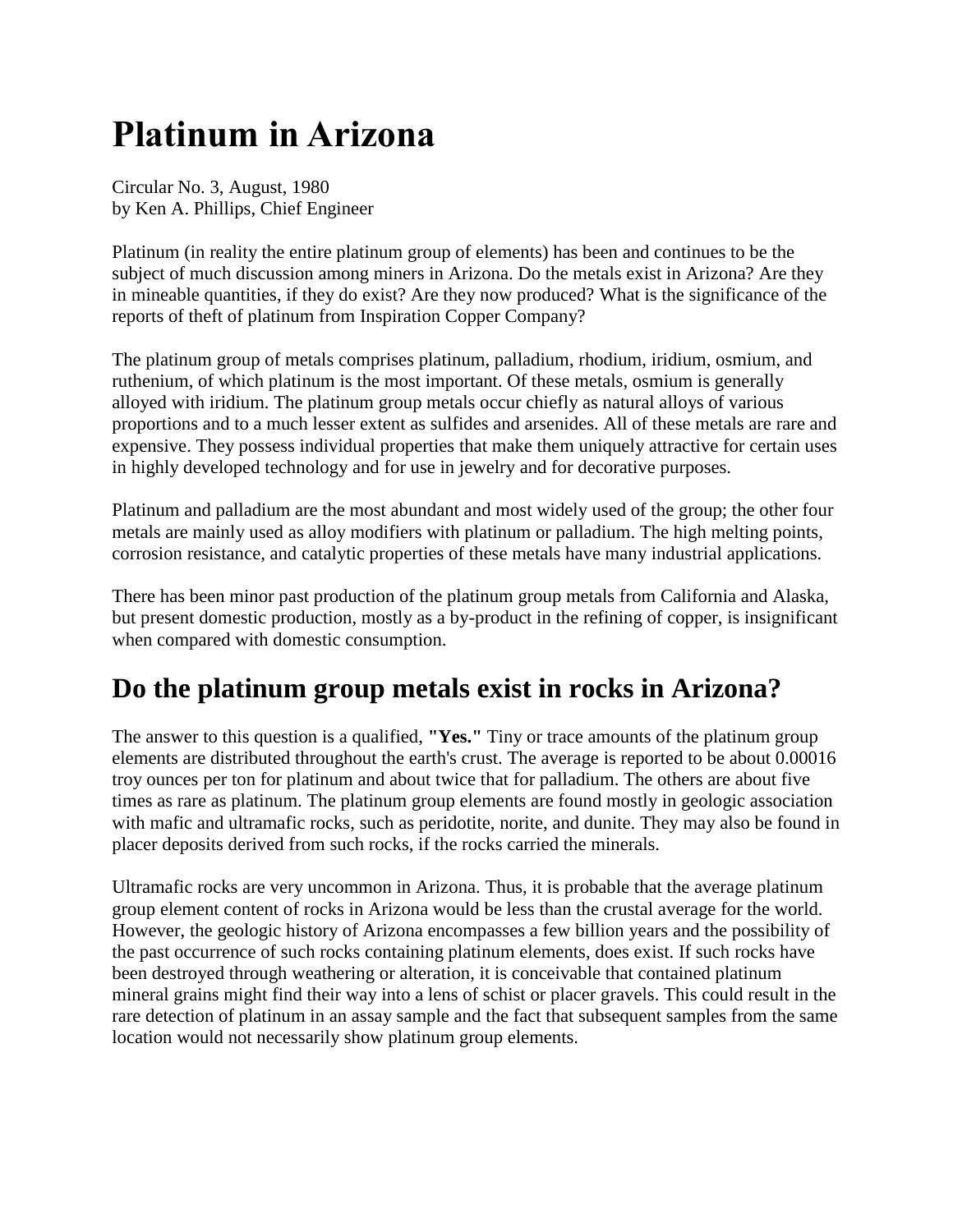#### **Do the platinum minerals occur in mineable quantities, if they do exist?**

The answer to this question is a qualified, **"No."** To our knowledge there has never been production of platinum from Arizona. The definition of ore is rock that can be mined and will yield its valuable mineral at a profit. To be classified as platinum ore, the platinum content would have to make up a significant portion of the value of the ore. The recovery of trace amounts of platinum group metals from other ores in the final stages of refining does not make the rock platinum ore. Although no one can predict the future, the present knowledge of the geology, mineralogy and economics of platinum and Arizona are not conducive to the discovery of producible quantities of platinum group metal ores in Arizona.

#### **Are platinum group metals now produced from newly mined rock (not platinum ore) in Arizona?**

The answer is, **"Yes."** Platinum group elements are recovered from anode slimes produced during the refining of copper. Emphasis must be placed on the term "refining" of copper. Slimes are not produced at the smelter stage of copper production. In addition, the process must be electrolytic and not fire refining.

As an example, one ton of anode slimes is recovered from 178,200 tons of ore at the electrolytic refinery of Inspiration Consolidated Copper Company at Inspiration, Arizona. At this rate, the following figures can be calculated based on known concentration ratios and recoveries (custom ore to the refinery is also included in this calculation):

| 66 tons of copper ore                                                              | $= 1$ ton of copper concentrate |
|------------------------------------------------------------------------------------|---------------------------------|
| 3 tons of concentrate (198 tons of ore) = 1 ton of copper and                      |                                 |
| 900 tons of anode $(178,200 \text{ tons of ore}) = 1 \text{ ton of cathode slime}$ |                                 |
| 2 tons of slime $(356,400 \text{ tons of ore})$                                    | $= 1$ ounce of platinum         |

In addition to the platinum, some palladium and other precious metals are recovered. By extrapolation, the copper ore assays as follows:

| Platinum  | $= 0.0000029$ tr. oz/ton of ore |
|-----------|---------------------------------|
| Palladium | $= 0.000029$ tr. oz/ton of ore  |
| Gold      | $= 0.0026$ tr. oz/ton of ore    |
| Silver    | $= 0.025$ tr. oz/ton of ore     |
| Copper    | $= 0.5\%$ or 10 lb/ton of ore   |

Such values of platinum, palladium and gold are determined by mathematical extrapolation because they are too low in value to assay directly by normal methods. It is safe to assume then that if this concentration of platinum, palladium, gold and silver did not happen automatically during refining (purification of copper), it would not and could not be recovered.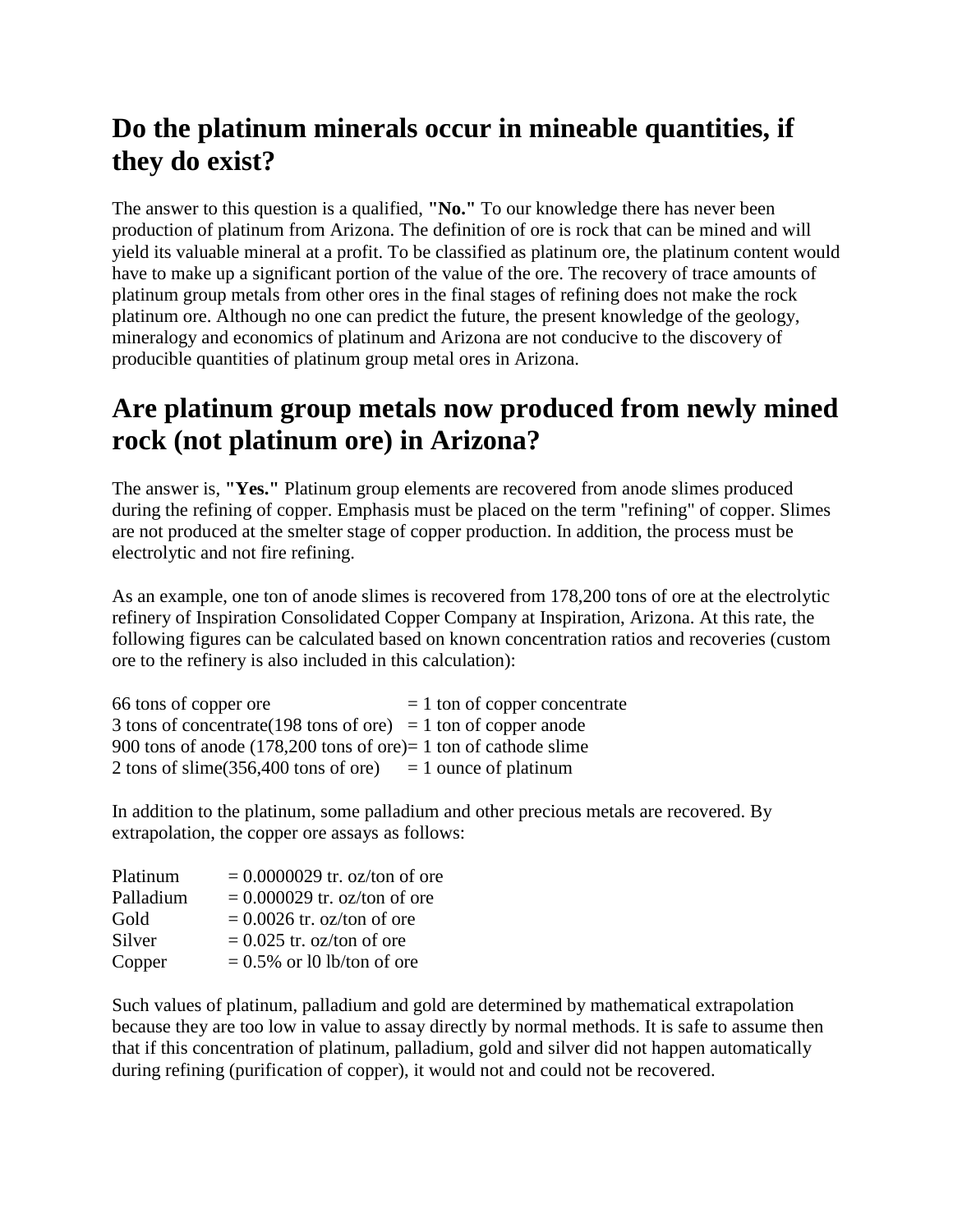## **What is the significance of the theft of platinum from Inspiration Consolidated Copper Company?**

The media has been publishing (May -July, 1980) reports of copper and platinum thefts worth millions of dollars from Inspiration Consolidated Copper Company. Included specifically in the reports is the theft of 4899 ounces of platinum. In a report from Inspiration dated June 26, 1980, data was supplied on a reported theft of platinum from their laboratory. Quoting that report: "On November 18, 1974, 48.99 ounces of platinum, in the form of a platinum cathode, was stolen from the Analytical Lab." This may be where 4899 ounces reported in the newspapers came from if a decimal point was forgotten.

The same report went on to say that if all the platinum were extracted from the anode slimes produced by Inspiration, it would take 167 years to recover 5,000 troy ounces of platinum. The platinum, palladium, gold and silver are extracted from the slimes at custom refiners outside of Arizona.

## **In Summary**

- 1. Platinum and platinum group elements do occur in Arizona.
- 2. They are not known to occur in sufficient concentration to justify their mining.
- 3. They are recovered, but only when concentrated nearly 200,000 times in a process that is necessary to refinement of copper. (If the anode could be used without electrolytic refining, the precious metals would not be worth recovering.)
- 4. The report of a theft of large amount of platinum from Inspiration Consolidated Copper Company appears to be a typographical error.

Platinum group metals will continue to be the subject of discussion and arguments among Arizona miners. The platinum group metals have very high prices and it is the dream of most prospectors to find ores of very valuable minerals. That dream encourages prospectors to keep looking and that is how valuable mineral deposits are found. However, an erroneous report of high concentrations of platinum group metals (or any other metals, if in error) in ores will cause a prospector to spend nonproductive time and money trying to prove a mine or develop exotic extraction methods. When that happens, everyone loses, especially the prospector. The prospector should always double or triple check assay reports showing ore grade concentration of platinum group metals.

Erroneous reports of the presence of platinum group metals often stem from the difficulties in detecting them. Assays for platinum and palladium, even for amounts that could constitute ore, are much more difficult to determine than for gold. Even reliable and experienced assayers have been deceived into reporting nonexistent platinum. On the other hand, it is not likely to be missed if present and looked for.

A number of metals and minerals have been mistaken for platinum group metals due to some of their properties. Among them are "chilled" birdshot (lead alloyed with arsenic), lead fragments from other sources, specular hematite in small flakes, and old amalgam. Any of these materials